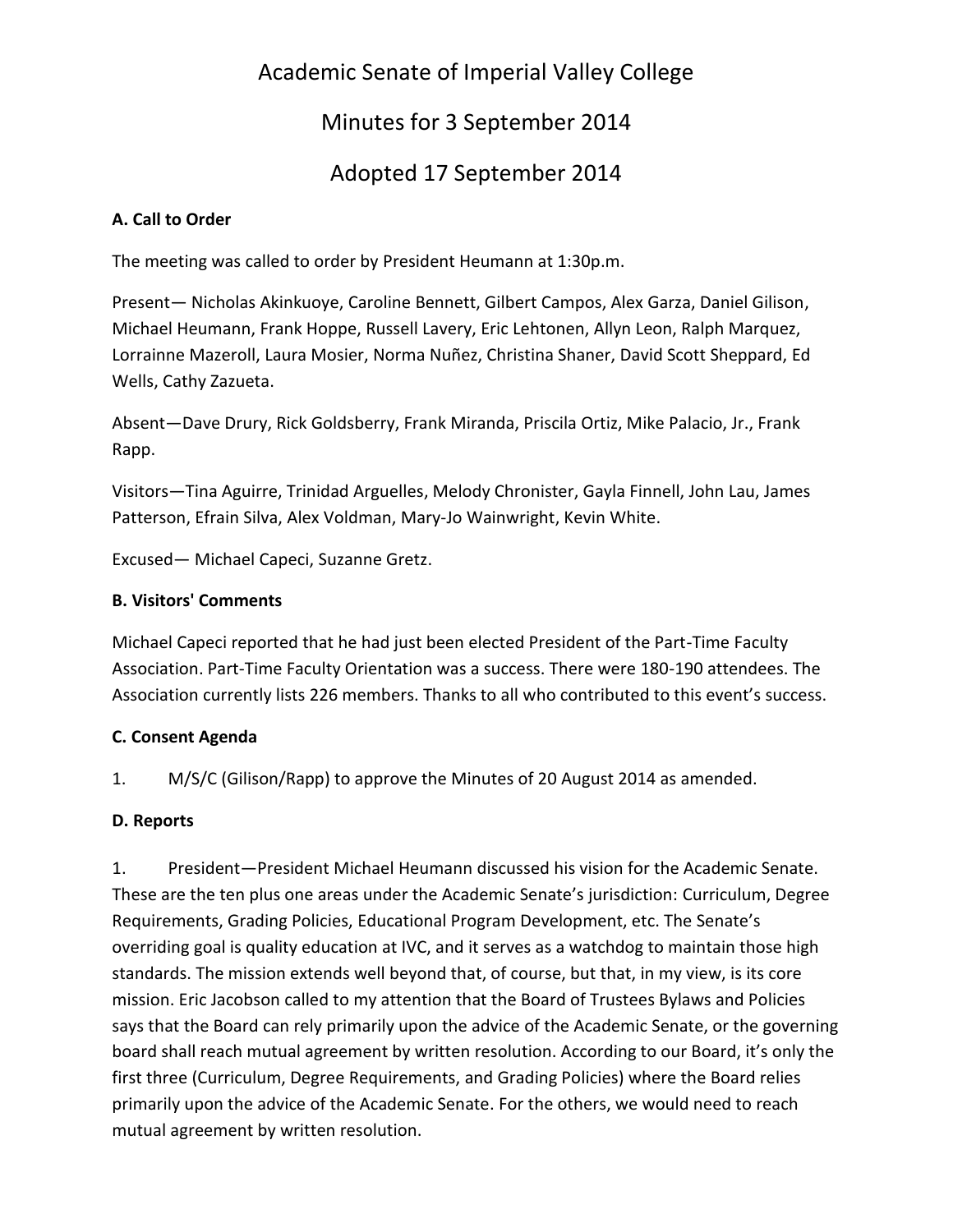2. Past President—There was no Past President's report.

3. Treasurer—Senate Treasurer Caroline Bennett reported the Academic Senate started off last time with a balance of \$9,066. \$375 of that has been committed to pay for Michael Heumann's early registration for the 2014 Fall Plenary Session. This leaves a balance of \$8,691.

4. Associated Student Government— There was no Associated Student Government President's report.

5. Part-Time—Michael Capeci: We plan on redecorating the Part-Time Faculty office.

6. College Council—Daniel Gilison: We met for the first time last week and approved an online planning calendar, the master calendar for the whole campus. This was extremely important for accreditation purposes. Discussion of other items included the new campus hour time blocks, the 2014-2015 budget, and other accreditation issues.

7. Distance Education—Gayla Finnell: The committee will be meeting next Wednesday. SDICCA coordinators are meeting this Friday to discuss the Online Education Initiative. I spoke with Priscila Ortiz of the ASG who reported that they are in the final stages of selecting the new ASG representative to the Academic Senate.

8. Other Committee Reports

Eric Lehtonen: Newly-reformed Faculty Orientation Committee seeks two more faculty members to serve as advisors to new faculty and to help with organizing activites for the new faculty.

### **E. Action Items**

1. M/S/C (Nuñez/Zazueta) to approve SLO Coordinator Job Description—First Reading. Motion carries.

Mary-Jo Wainwright: There may be a contractual problem. Assigned time may prove to be inadequate for the needs of the position.

2. M/S/C (Gilison/Zazueta) to confirm the hire of Jill Nelipovich as SLO Coordinator. Motion carries.

Michael Heumann: This position was advertised to ensure that the Academic Senate retained its role in the decision.

3. M/S/C (Mosier/ Nuñez) to approve Academic Senate Self-Evaluation—First Reading. Motion carries.

Michael Heumann: This self-evaluation process will be done annually.

Eric Lehtonen: The Vice President of the Academic Senate should coordinate lists of subcommittees and their members. Norma Nuñez volunteers to help with the subcommittee lists.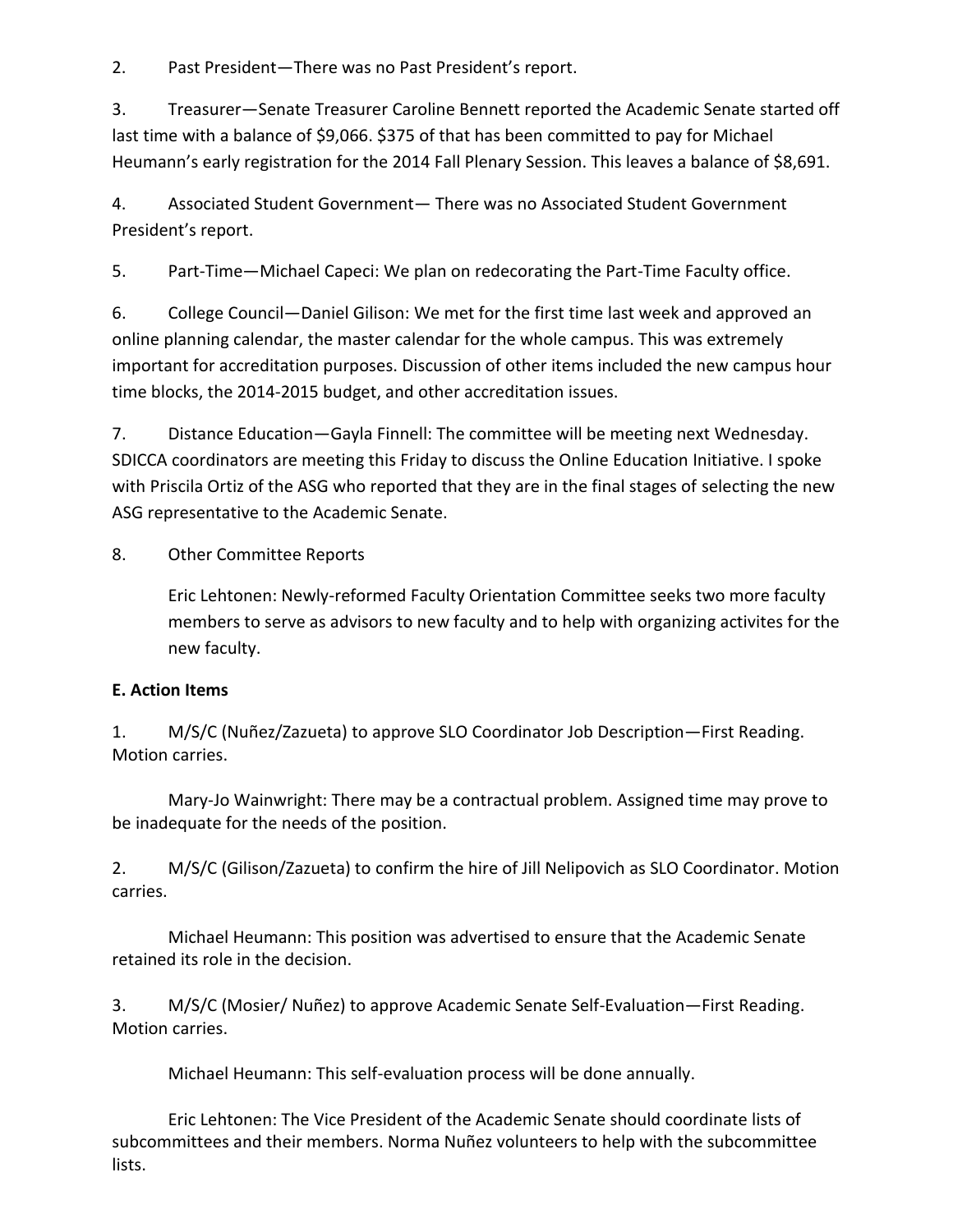Nicholas Akinkuoye: One goal should be expanding the participation of faculty in these committees.

4. M/S/C (Gilison/ Mosier) to approve Resolution on Revision to College Hour/Time Blocks for 2015-2016—First Reading

Russell Lavery: I don't support this proposal. This new timeslot excludes counselors, librarians, etc. Four days a week makes for a lot of time that needs to be scheduled.

Norma Nuñez: I support this.

Caroline Bennett: This would be an excellent time to hold math workshops.

Eric Lehtonen: Campus Hour can be whatever we decide it should be.

Kevin White: The benefits outweigh the problems and afford opportunities for professional development.

Eric Lehtonen: Classified and other employees are shut out of Campus Hour as it's currently envisioned. How can they be a part of this?

Tina Aguirre: Classified employees in the Campus Hour meeting expressed that they didn't want to attend during their lunch hour but suggested Fridays as a possibility for professional development workshop opportunities.

Efrain Silva: We rescheduled Classified employees so they wouldn't lose their lunch hours.

Michael Heumann: There will be a committee to ensure organization continues. College Council will be meeting next Monday to vote on this.

Russell Lavery: These new Campus Hour times will shift the evening classes to be out of synch with local Transit schedules.

Melody Chronister: I'll contact Transit.

### **F. Update on Previous Discussion and Information Items**

1. Calendar Committee—Update for 2015-2016 academic year

Mary-Jo Wainwright: We'll be sending out a faculty survey to better understand faculty issues on grade deadlines.

Michael Heumann: The restored Winter Intersession will shorten grading deadlines, affecting both faculty and the administration.

2. Committee Vacancies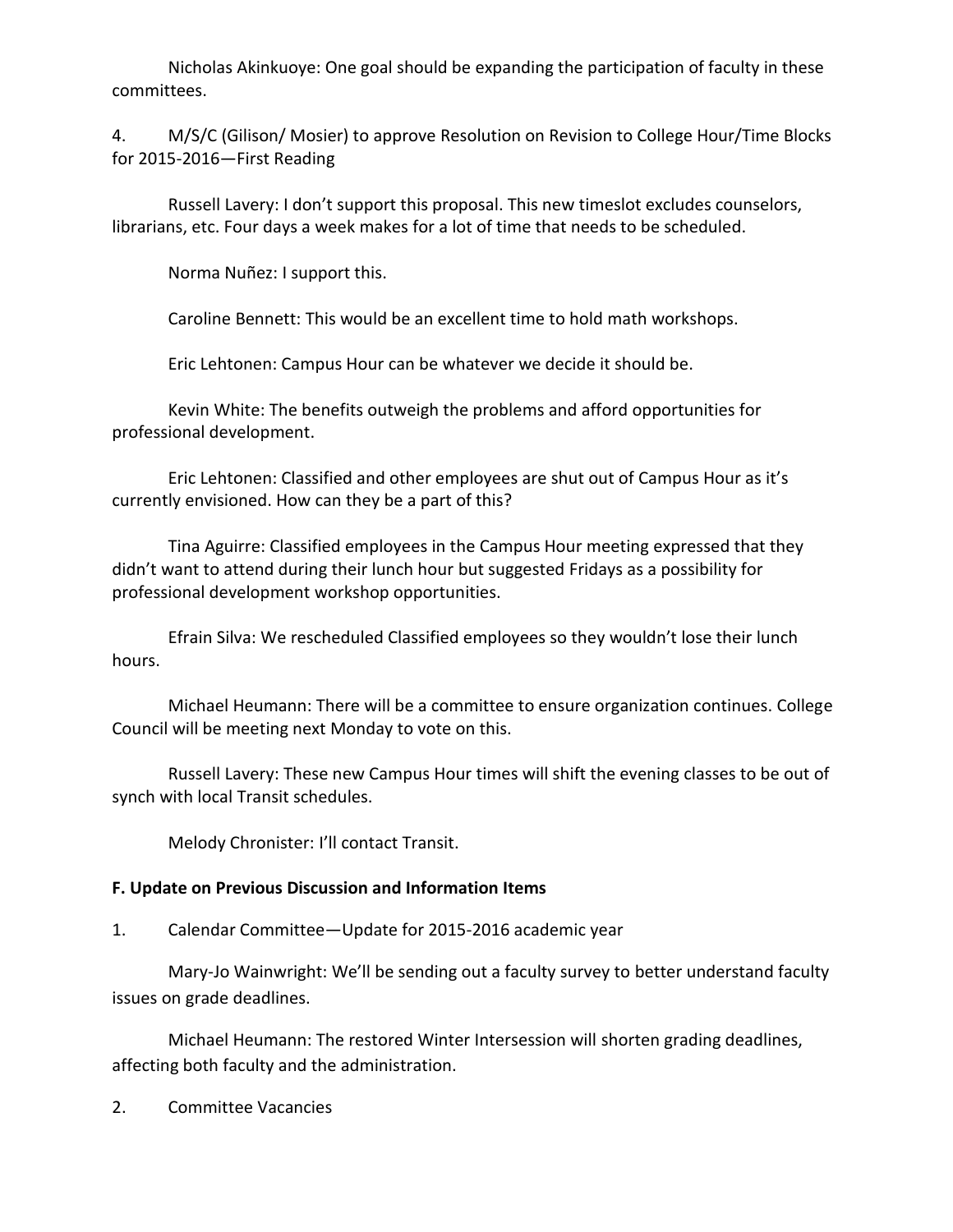Michael Heumann: New faculty were all interested in serving on committees. I placed them all on the Faculty Orientation Committee. Veronica Soto replaces Ralph Marquez on the Distance Education Committee, and Nannette Kelley took the other space on that Committee.

Daniel Gilison—There are still two openings on College Council.

3. Academic Senate At-Large Election—Frank Hoppe

There is an election for two vacant positions for At-Large Senators happening now. Those interested may vote online by clicking the link in their email between now and no later than 5pm on Friday, September 5, 2014.

4. Syllabi Template Revisions—Gayla Finnell

We will be working with the developer to make this template easier to fill out.

#### **G. New Discussions and Information Items**

1. 2014-2015 Final Budget—John Lau

We're facing an 850K deficit. 600K was taken from Reserves to apply to a balloon payment on a bond. This will, we feel, be looked upon by accreditation as a one-time payment that is an appropriate expenditure. We will still have a 5.5% reserve. We're working on a two-year projection to give us a heads-up on what's in store.

2. Senate Retreat

Michael Heumann—When should we have this event? Should we have this event? Ideally, it would take place one afternoon early in the Fall semester.

3. Convocation Day Evaluation

Daniel Gilison: This merits discussion. Some were unhappy about how this event was

run.

Eric Lehtonen: We need to plan this better.

Nicholas Akinkuoye: Robust discussion and faculty involvement is a great thing.

Michael Heumann: We'll discuss this at the Executive Board meeting.

#### **H.** *For the Good of the Order*

[Tabled]

#### **I. Adjournment**

M/S/C (Gilison/Drury) Motion to adjourn the meeting.